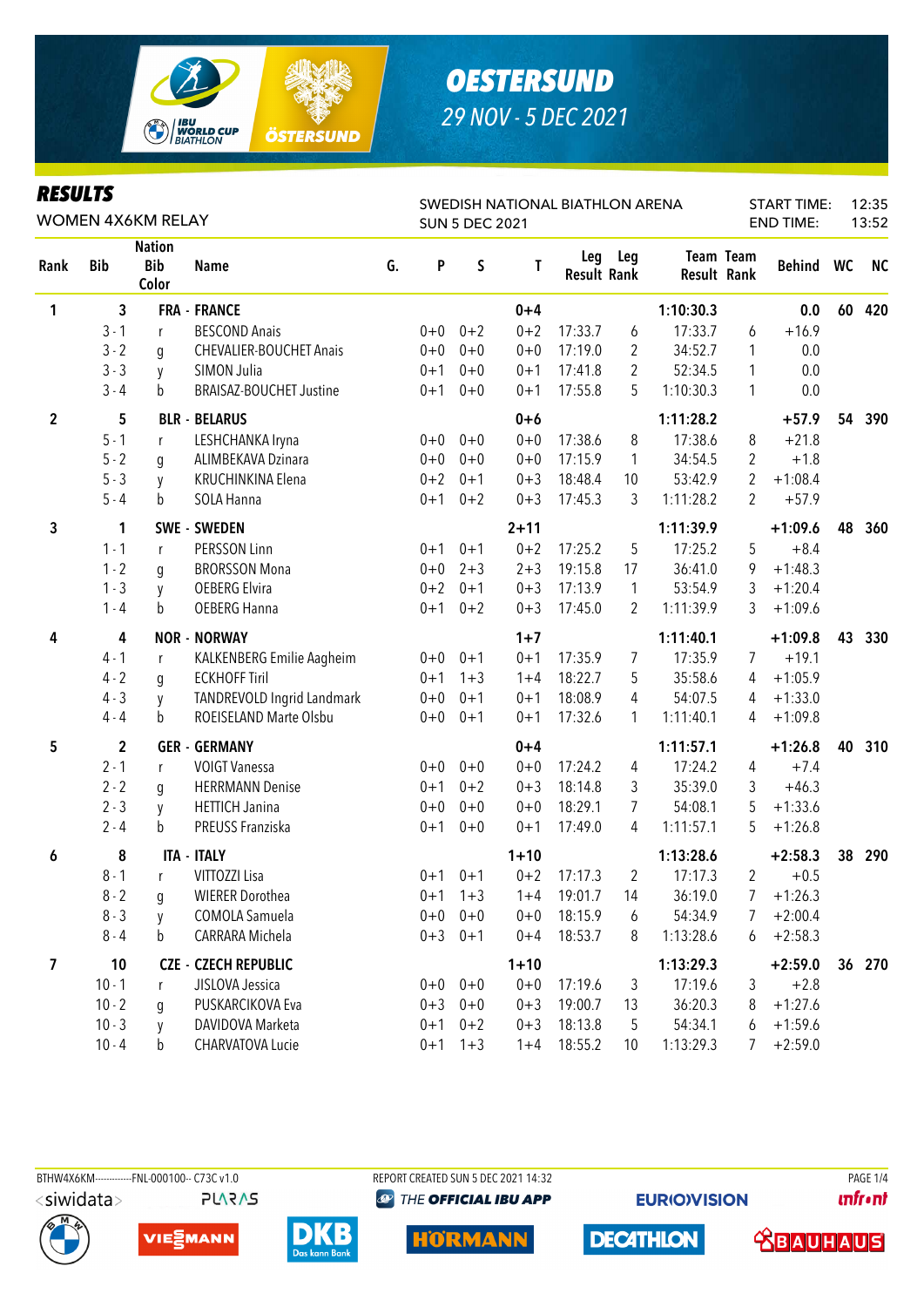

#### **RESULTS**

| <i>KESULIS</i><br>WOMEN 4X6KM RELAY |            |                                      |                            |    | SWEDISH NATIONAL BIATHLON ARENA<br><b>SUN 5 DEC 2021</b> |             |          |                           |              |                    |                  | 12:35<br><b>START TIME:</b><br><b>END TIME:</b><br>13:52 |                 |           |  |  |
|-------------------------------------|------------|--------------------------------------|----------------------------|----|----------------------------------------------------------|-------------|----------|---------------------------|--------------|--------------------|------------------|----------------------------------------------------------|-----------------|-----------|--|--|
| Rank                                | <b>Bib</b> | <b>Nation</b><br><b>Bib</b><br>Color | <b>Name</b>                | G. | P                                                        | $\sf S$     | T        | Leg<br><b>Result Rank</b> | Leg          | <b>Result Rank</b> | <b>Team Team</b> | Behind WC                                                |                 | <b>NC</b> |  |  |
| 8                                   | 6          |                                      | <b>RUS - RUSSIA</b>        |    |                                                          |             | $0 + 10$ |                           |              | 1:13:40.9          |                  | $+3:10.6$                                                | 34              | 250       |  |  |
|                                     | $6 - 1$    | r                                    | REZTSOVA Kristina          |    | $0 + 0$                                                  | $0 + 0$     | $0 + 0$  | 17:16.8                   | $\mathbf{1}$ | 17:16.8            | 1                | 0.0                                                      |                 |           |  |  |
|                                     | $6 - 2$    | g                                    | <b>KUKLINA Larisa</b>      |    | $0 + 2$                                                  | $0 + 1$     | $0 + 3$  | 18:53.7                   | 10           | 36:10.5            | 5                | $+1:17.8$                                                |                 |           |  |  |
|                                     | $6 - 3$    | y                                    | MIRONOVA Svetlana          |    | $0 + 2$                                                  | $0 + 2$     | $0 + 4$  | 18:36.7                   | 8            | 54:47.2            | 8                | $+2:12.7$                                                |                 |           |  |  |
|                                     | $6 - 4$    | b                                    | NIGMATULLINA Uliana        |    | $0 + 1$                                                  | $0 + 2$     | $0 + 3$  | 18:53.7                   | 8            | 1:13:40.9          | 8                | $+3:10.6$                                                |                 |           |  |  |
| 9                                   | 12         |                                      | <b>SUI - SWITZERLAND</b>   |    |                                                          |             | $1 + 12$ |                           |              | 1:14:37.5          |                  | $+4:07.2$                                                | 32 <sup>2</sup> | 230       |  |  |
|                                     | $12 - 1$   | r                                    | <b>BASERGA Amy</b>         |    | $0+0$                                                    | $0 + 3$     | $0 + 3$  | 17:55.1                   | 9            | 17:55.1            | 9                | $+38.3$                                                  |                 |           |  |  |
|                                     | $12 - 2$   | g                                    | <b>HAECKI</b> Lena         |    | $0 + 1$                                                  | $0 + 3$     | $0 + 4$  | 18:19.2                   | 4            | 36:14.3            | 6                | $+1:21.6$                                                |                 |           |  |  |
|                                     | $12 - 3$   | y                                    | <b>GASPARIN Aita</b>       |    | $0 + 1$                                                  | $1 + 3$     | $1 + 4$  | 19:33.1                   | 15           | 55:47.4            | 9                | $+3:12.9$                                                |                 |           |  |  |
|                                     | $12 - 4$   | b                                    | <b>GASPARIN Selina</b>     |    | $0+0$                                                    | $0 + 1$     | $0 + 1$  | 18:50.1                   | 7            | 1:14:37.5          | 9                | $+4:07.2$                                                |                 |           |  |  |
| 10                                  | 7          |                                      | <b>UKR - UKRAINE</b>       |    |                                                          |             | $0 + 11$ |                           |              | 1:14:48.0          |                  | $+4:17.7$                                                | 31              | 220       |  |  |
|                                     | $7 - 1$    | r                                    | MERKUSHYNA Anastasiya      |    | $0+0$                                                    | $0 + 1$     | $0 + 1$  | 18:38.0                   | 18           | 18:38.0            | 18               | $+1:21.2$                                                |                 |           |  |  |
|                                     | $7 - 2$    | g                                    | DZHIMA Yuliia              |    | $0 + 3$                                                  | $0 + 2$     | $0 + 5$  | 18:50.9                   | 8            | 37:28.9            | 15               | $+2:36.2$                                                |                 |           |  |  |
|                                     | $7 - 3$    | y                                    | <b>BLASHKO Darya</b>       |    | $0 + 1$                                                  | $0 + 3$     | $0 + 4$  | 18:51.7                   | 11           | 56:20.6            | 14               | $+3:46.1$                                                |                 |           |  |  |
|                                     | $7 - 4$    | b                                    | <b>BILOSIUK Olena</b>      |    | $0+0$                                                    | $0 + 1$     | $0 + 1$  | 18:27.4                   | 6            | 1:14:48.0          | 10               | $+4:17.7$                                                |                 |           |  |  |
| 11                                  | 14         |                                      | <b>CAN - CANADA</b>        |    |                                                          |             | $0 + 12$ |                           |              | 1:15:17.8          |                  | $+4:47.5$                                                | 30              | 210       |  |  |
|                                     | $14 - 1$   | r                                    | <b>MOSER Nadia</b>         |    | $0 + 3$                                                  | $0 + 1$     | $0 + 4$  | 18:05.7                   | 11           | 18:05.7            | 11               | $+48.9$                                                  |                 |           |  |  |
|                                     | $14 - 2$   | g                                    | <b>LUNDER Emma</b>         |    | $0 + 2$                                                  | $0 + 3$     | $0 + 5$  | 18:51.7                   | 9            | 36:57.4            | 11               | $+2:04.7$                                                |                 |           |  |  |
|                                     | $14 - 3$   | y                                    | PEIFFER Benita             |    | $0 + 1$                                                  | $0 + 1$     | $0 + 2$  | 19:08.2                   | 13           | 56:05.6            | 12               | $+3:31.1$                                                |                 |           |  |  |
|                                     | $14 - 4$   | b                                    | <b>BEAUDRY Sarah</b>       |    | $0+0$                                                    | $0 + 1$     | $0 + 1$  | 19:12.2                   | 11           | 1:15:17.8          | 11               | $+4:47.5$                                                |                 |           |  |  |
| 12                                  | 17         |                                      | <b>EST - ESTONIA</b>       |    |                                                          |             | $0 + 8$  |                           |              | 1:15:32.9          |                  | $+5:02.6$                                                | 29              | 200       |  |  |
|                                     | $17 - 1$   | r                                    | OJA Regina                 |    | $0 + 1$                                                  | $0 + 1$     | $0 + 2$  | 18:22.3                   | 14           | 18:22.3            | 14               | $+1:05.5$                                                |                 |           |  |  |
|                                     | $17 - 2$   | g                                    | <b>TOMINGAS Tuuli</b>      |    | $0+0$                                                    | $0 + 3$     | $0 + 3$  | 18:57.8                   | 12           | 37:20.1            | 13               | $+2:27.4$                                                |                 |           |  |  |
|                                     | $17 - 3$   | y                                    | <b>KUELM Susan</b>         |    | $0 + 0$                                                  | $0 + 0$     | $0 + 0$  | 18:43.1                   | 9            | 56:03.2            | 11               | $+3:28.7$                                                |                 |           |  |  |
|                                     | $17 - 4$   | b                                    | TALIHAERM Johanna          |    | $0 + 1$                                                  | $0 + 2$     | $0 + 3$  | 19:29.7                   | 12           | 1:15:32.9          | 12               | $+5:02.6$                                                |                 |           |  |  |
| 13                                  | 11         |                                      | <b>USA - UNITED STATES</b> |    |                                                          |             | $1 + 13$ |                           |              | 1:16:06.2          |                  | $+5:35.9$                                                | 28              | 190       |  |  |
|                                     | $11 - 1$   | r                                    | <b>DUNKLEE Susan</b>       |    |                                                          | $0+2$ 0+3   | $0 + 5$  | 18:30.1                   | 15           | 18:30.1            | 15               | $+1:13.3$                                                |                 |           |  |  |
|                                     | $11 - 2$   | $\mathfrak g$                        | REID Joanne                |    |                                                          | $0+2$ 0+3   | $0 + 5$  | 19:13.4                   | 16           | 37:43.5            | 17               | $+2:50.8$                                                |                 |           |  |  |
|                                     | $11 - 3$   | y                                    | <b>EGAN Clare</b>          |    | $0+0$                                                    | $0 + 0$     | $0 + 0$  | 18:07.8                   | 3            | 55:51.3            | 10               | $+3:16.8$                                                |                 |           |  |  |
|                                     | $11 - 4$   | $\mathbf b$                          | <b>IRWIN Deedra</b>        |    | $0+0$                                                    | $1 + 3$     | $1 + 3$  | 20:14.9                   | 14           | 1:16:06.2          | 13               | $+5:35.9$                                                |                 |           |  |  |
| 14                                  | 23         |                                      | <b>CHN - CHINA</b>         |    |                                                          |             | $0 + 3$  |                           |              | 1:16:35.8          |                  | $+6:05.5$                                                | 27              | 180       |  |  |
|                                     | $23 - 1$   | r                                    | <b>CHU Yuanmeng</b>        |    |                                                          | $0+0$ $0+1$ | $0 + 1$  | 18:14.3                   | 13           | 18:14.3            | 13               | $+57.5$                                                  |                 |           |  |  |
|                                     | $23 - 2$   | g                                    | ZHANG Yan                  |    | $0+0$                                                    | $0 + 0$     | $0 + 0$  | 19:08.8                   | 15           | 37:23.1            | 14               | $+2:30.4$                                                |                 |           |  |  |
|                                     | $23 - 3$   | y                                    | <b>TANG Jialin</b>         |    | $0+0$                                                    | $0 + 1$     | $0 + 1$  | 19:18.2                   | 14           | 56:41.3            | 15               | $+4:06.8$                                                |                 |           |  |  |
|                                     | $23 - 4$   | $\mathsf b$                          | <b>MENG Fangi</b>          |    | $0+0$                                                    | $0 + 1$     | $0 + 1$  | 19:54.5                   | 13           | 1:16:35.8          | 14               | $+6:05.5$                                                |                 |           |  |  |

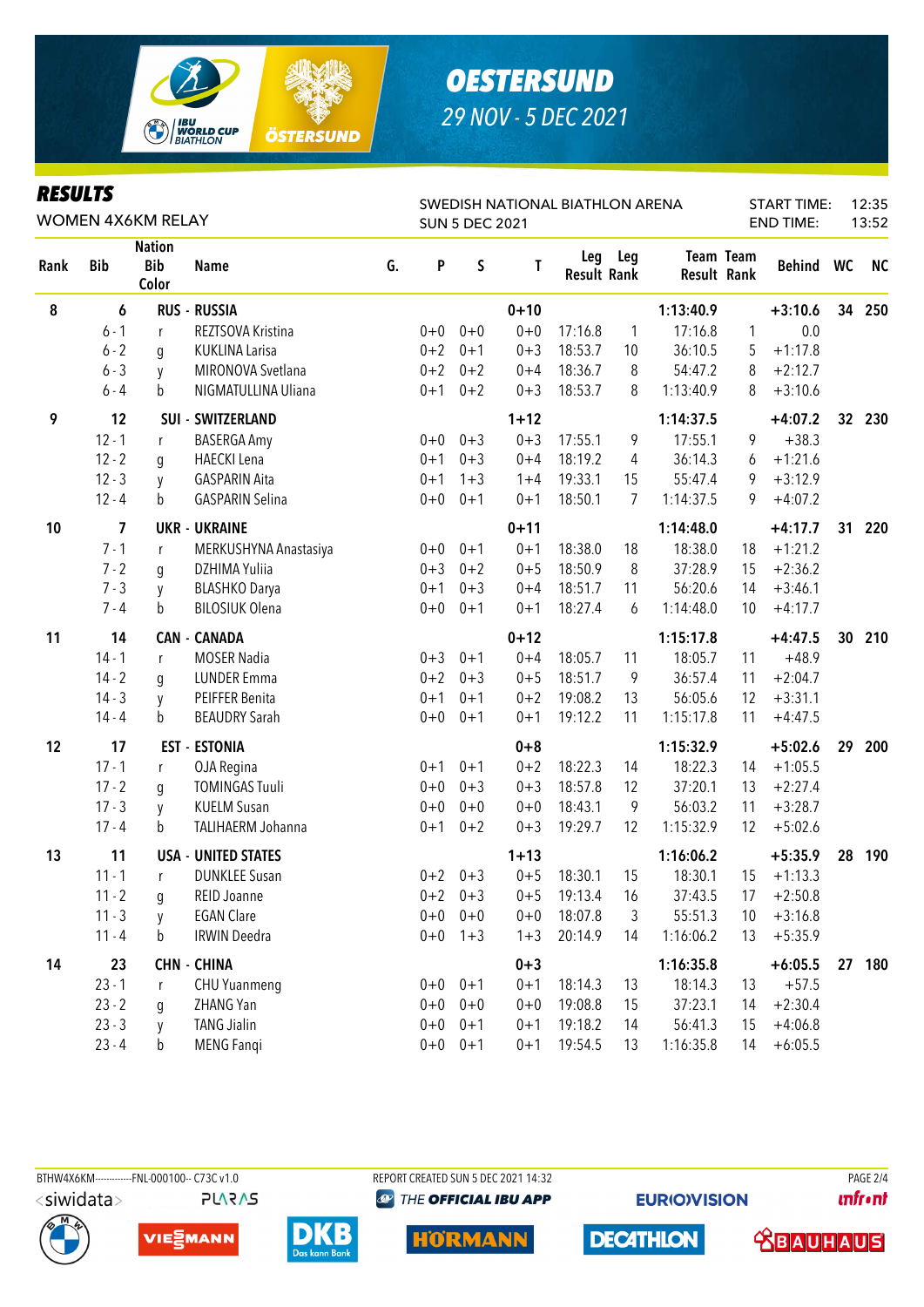

#### **DESIII TS**

|      | nljvli j<br><b>WOMEN 4X6KM RELAY</b> |                                      |                                   |    |         | SWEDISH NATIONAL BIATHLON ARENA<br><b>SUN 5 DEC 2021</b> |          |                    |         |           |                                        |           | <b>START TIME:</b> | 12:35<br>13:52 |  |
|------|--------------------------------------|--------------------------------------|-----------------------------------|----|---------|----------------------------------------------------------|----------|--------------------|---------|-----------|----------------------------------------|-----------|--------------------|----------------|--|
| Rank | <b>Bib</b>                           | <b>Nation</b><br><b>Bib</b><br>Color | <b>Name</b>                       | G. | P       | S                                                        | Т        | <b>Result Rank</b> | Leg Leg |           | <b>Team Team</b><br><b>Result Rank</b> | Behind WC |                    | <b>NC</b>      |  |
| 15   | 15                                   |                                      | <b>FIN - FINLAND</b>              |    |         |                                                          | $1 + 10$ |                    |         | 1:16:38.5 |                                        | $+6:08.2$ | 26                 | 170            |  |
|      | $15 - 1$                             | r                                    | <b>MINKKINEN Suvi</b>             |    |         | $0+0$ 0+0                                                | $0 + 0$  | 18:08.2            | 12      | 18:08.2   | 12                                     | $+51.4$   |                    |                |  |
|      | $15 - 2$                             | q                                    | <b>EDER Mari</b>                  |    | $0 + 2$ | $0 + 3$                                                  | $0 + 5$  | 18:57.2            | 11      | 37:05.4   | 12                                     | $+2:12.7$ |                    |                |  |
|      | $15 - 3$                             | y                                    | <b>LEHTONEN Venla</b>             |    | $0 + 2$ | $0 + 0$                                                  | $0 + 2$  | 19:06.9            | 12      | 56:12.3   | 13                                     | $+3:37.8$ |                    |                |  |
|      | $15 - 4$                             | b                                    | <b>KINNUNEN Nastassia</b>         |    | $1 + 3$ | $0 + 0$                                                  | $1 + 3$  | 20:26.2            | 15      | 1:16:38.5 | 15                                     | $+6:08.2$ |                    |                |  |
| 16   | 18                                   |                                      | <b>JPN - JAPAN</b>                |    |         |                                                          |          |                    |         | LAP       |                                        |           |                    | 25 160         |  |
|      | $18 - 1$                             | $\mathsf{r}$                         | TACHIZAKI Fuyuko                  |    |         | $0+0$ 0+3                                                | $0 + 3$  | 18:33.8            | 17      | 18:33.8   | 17                                     | $+1:17.0$ |                    |                |  |
|      | $18 - 2$                             | g                                    | <b>MAEDA Sari</b>                 |    | $0 + 0$ | $0 + 3$                                                  | $0 + 3$  | 18:23.3            | 6       | 36:57.1   | 10                                     | $+2:04.4$ |                    |                |  |
|      | $18 - 3$                             | y                                    | <b>TANAKA Yurie</b>               |    | $0+0$   | $0 + 2$                                                  | $0 + 2$  | 20:10.8            | 16      | 57:07.9   | 16                                     | $+4:33.4$ |                    |                |  |
|      | $18 - 4$                             | b                                    | HACHISUKA Asuka                   |    | $0 + 3$ |                                                          |          |                    |         |           |                                        |           |                    |                |  |
| 17   | 9                                    |                                      | <b>AUT - AUSTRIA</b>              |    |         |                                                          |          |                    |         | LAP       |                                        |           | 24                 | 150            |  |
|      | $9 - 1$                              | r                                    | RIEDER Christina                  |    |         | $0+0$ 0+1                                                | $0 + 1$  | 18:43.4            | 20      | 18:43.4   | 20                                     | $+1:26.6$ |                    |                |  |
|      | $9 - 2$                              | g                                    | ZDOUC Dunja                       |    | $0+0$   | $0 + 0$                                                  | $0 + 0$  | 18:49.3            | 7       | 37:32.7   | 16                                     | $+2:40.0$ |                    |                |  |
|      | $9 - 3$                              | y                                    | <b>JUPPE Anna</b>                 |    | $0+0$   | $1 + 3$                                                  | $1 + 3$  |                    |         |           |                                        |           |                    |                |  |
|      | $9 - 4$                              | b                                    | <b>HAUSER Lisa Theresa</b>        |    |         |                                                          |          |                    |         |           |                                        |           |                    |                |  |
| 18   | 13                                   |                                      | <b>POL - POLAND</b>               |    |         |                                                          |          |                    |         | LAP       |                                        |           | 23                 | 140            |  |
|      | $13 - 1$                             | r                                    | HOJNISZ-STAREGA Monika            |    |         | $0+0$ $0+2$                                              | $0 + 2$  | 18:01.9            | 10      | 18:01.9   | 10                                     | $+45.1$   |                    |                |  |
|      | $13 - 2$                             | g                                    | ZBYLUT Kinga                      |    | $0 + 1$ | $3 + 3$                                                  | $3 + 4$  | 21:08.6            | 20      | 39:10.5   | 20                                     | $+4:17.8$ |                    |                |  |
|      | $13 - 3$                             | y                                    | ZUK Kamila                        |    | $0 + 1$ | $0 + 2$                                                  | $0 + 3$  |                    |         |           |                                        |           |                    |                |  |
|      | $13 - 4$                             | b                                    | MAKA Anna                         |    |         |                                                          |          |                    |         |           |                                        |           |                    |                |  |
| 19   | 16                                   |                                      | <b>KAZ - KAZAKHSTAN</b>           |    |         |                                                          |          |                    |         | LAP       |                                        |           |                    | 22 130         |  |
|      | $16 - 1$                             | r                                    | VISHNEVSKAYA-SHEPORENKO<br>Galina |    | $0+0$   | $0 + 0$                                                  | $0 + 0$  | 18:31.9            | 16      | 18:31.9   | 16                                     | $+1:15.1$ |                    |                |  |
|      | $16 - 2$                             | g                                    | KLIMINA Darya                     |    | $1 + 3$ | $0 + 1$                                                  | $1 + 4$  | 20:07.1            | 18      | 38:39.0   | 18                                     | $+3:46.3$ |                    |                |  |
|      | $16 - 3$                             | y                                    | KONDRATYEVA Anastassiya           |    | $0 + 1$ | $0 + 0$                                                  | $0 + 1$  |                    |         |           |                                        |           |                    |                |  |
|      | $16 - 4$                             | b                                    | <b>BELCHENKO Yelizaveta</b>       |    |         |                                                          |          |                    |         |           |                                        |           |                    |                |  |
| 20   | 22                                   |                                      | <b>ROU - ROMANIA</b>              |    |         |                                                          |          |                    |         | LAP       |                                        |           | 21                 | 120            |  |
|      | $22 - 1$                             | r                                    | TOLMACHEVA Anastasia              |    |         | $0+0$ 0+0                                                |          | $0+0$ 18:53.1      | 21      | 18:53.1   | 21                                     | $+1:36.3$ |                    |                |  |
|      | $22 - 2$                             | g                                    | CHIRKOVA Elena                    |    |         | $2+3$ 0+1                                                | $2 + 4$  | 21:16.8            | 21      | 40:09.9   | 21                                     | $+5:17.2$ |                    |                |  |
|      | $22 - 3$                             | y                                    | USHKINA Natalia                   |    |         | $0+0$ $0+1$                                              | $0 + 1$  |                    |         |           |                                        |           |                    |                |  |
|      | $22 - 4$                             | b                                    | <b>COTRUS Ana Larisa</b>          |    |         |                                                          |          |                    |         |           |                                        |           |                    |                |  |
| 21   | 21                                   |                                      | <b>BUL - BULGARIA</b>             |    |         |                                                          |          |                    |         | LAP       |                                        |           |                    | 20 110         |  |
|      | $21 - 1$                             | r                                    | KADEVA Daniela                    |    |         | $0+1$ $0+0$                                              | $0 + 1$  | 18:42.7            | 19      | 18:42.7   | 19                                     | $+1:25.9$ |                    |                |  |
|      | $21 - 2$                             | q                                    | ZDRAVKOVA Maria                   |    |         | $0+0$ $0+3$                                              | $0 + 3$  | 20:07.5            | 19      | 38:50.2   | 19                                     | $+3:57.5$ |                    |                |  |
|      | $21 - 3$                             | y                                    | <b>HRISTOVA Lora</b>              |    | $0 + 1$ |                                                          |          |                    |         |           |                                        |           |                    |                |  |
|      | $21 - 4$                             | $\mathbf b$                          | <b>TODOROVA Milena</b>            |    |         |                                                          |          |                    |         |           |                                        |           |                    |                |  |



REPORT CREATED SUN 5 DEC 2021 14:32 **@** THE OFFICIAL IBU APP





**HÖRMANN** 

**EURIO)VISION DECATHLON** 

**PAGE 3/4 unfront**